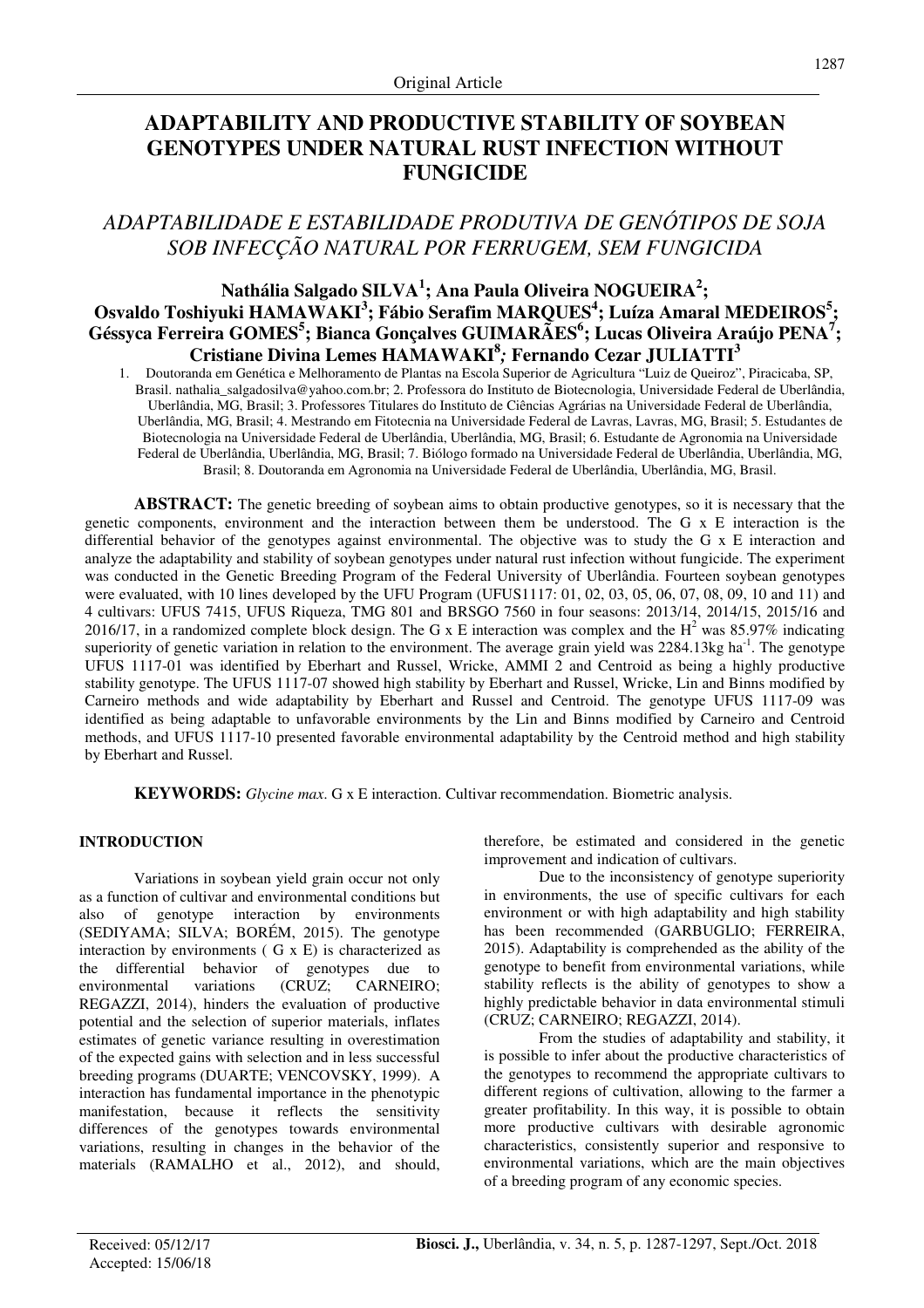Adaptability and productive… SILVA, N. S. et al.

The objective was to evaluate the productive performance of soybean lines and cultivars in four seasons in the city of Uberlândia, MG and to determine the adaptability and productive stability by parametric, non-parametric and multivariate methods of soybean genotypes under natural rust infection without fungicide.

## **MATERIAL AND METHODS**

The experiments were conducted in the 2013/14, 2014/15, 2015/16 and 2016/17 crop seasons at Capim Branco farm, in Uberlândia, belonging to the Federal University of Uberlândia. Fourteen soybean genotypes were evaluated, of which 10 were developed by the UFU Soybean Breeding Program (UFUS 1117-01, UFUS 1117-02, UFUS 1117-03, UFUS 1117-05, UFUS 1117-06, UFUS 1117-07, UFUS 1117-08, UFUS 1117-09, UFUS 1117-10 and UFUS 1117-11) and 4 cultivars (UFUS 7415, UFUS Riqueza, TMG 801 and BRSGO 7560).

The experiments were conducted in a randomized complete block design with three replicates. Each plot consisted of four rows of soybean plants, 5.0 m in length with spacing between rows of  $0.5$  m, totaling  $10.0$  m<sup>2</sup>. The useful area was the two central lines of each plot, being eliminated 0.50 m from each end, referring to the border, totaling  $4.0 \text{ m}^2$ .

The soil was prepared conventionally, with a plowing and two harrowing. Before sowing, the area was furrowed and fertilized with the formulation 02-28-18 at the dose of 400 kg ha<sup>-1</sup>. The seeds were treated with the fungicide composed of Carbendazim and Tiram and then inoculated with *Bradyrhizobium japonicum*.

The sowing occurred on  $12/12/2013$ , 11/29/2014, 02/12/2015 and 11/5/2016, in a depth of 3 to 5 cm. Soon after sowing, the herbicides of active principles S-Metolachlor and Haloxyfop-P-Methyl were applied. The thinning was performed maintaining 15 seeds per linear meter. Manual weeding was performed during the cycle to maintain the culture clean.

Thirty days after emerging, foliar fertilizer composed of Cobalt and Molybdenum at a dose of 100 mL  $ha^{-1}$  was applied and pest control was performed with Acefate at the dose of  $0.4 \text{ kg h}a^{-1}$ and insecticide composed of Tiametoxam and Lambda- Cyhalothrin at a dose of  $200$  mL ha<sup>-1</sup>.

Grain yield was determined by harvesting the useful area of each plot followed by grain weighing. We proceeded with the analysis of joint variance with 14 genotypes in 4 environments, in which the effects of genotypes and environment were considered fixed. The statistical analyzes were performed in the Genes Program (CRUZ, 2016).

A study of the G x E interaction was carried out from the decomposition in a complex part between environment pairs, as described by Cruz and Castoldi (1991). Thus, the complex part was obtained by the expression:  $C = (1 - r)^3 \sqrt{Q_1 Q_2}$ where: Q1 and Q2: correspond to the average squares of genotypes in environments 1 and 2 respectively; r: correlation between the means of the genotypes in the two environments.

The experimental precision was evaluated by the coefficient of variation (CV %) and then the genotype determination coefficient was determined  $(H<sup>2</sup>)$ . Once the significant G x E interaction was detected, adaptability and productive stability were analyzed by the methods of Eberhart and Russel (1966):  $\hat{\beta} = \frac{\sum_j Y_{ij}I_j}{\sum_j I_j^2}$  e  $\hat{\sigma}_{di}^2 = \frac{QMD_i - QMR}{r}$ , where  $QMD_{i}$  is the mean square of the deviations of genotype i; QMR: is the mean square of the residue; r: is the number of repetitions; Wricke (1965):  $\omega_i = \sum (Y_{ij} - \overline{Y}_{i} - \overline{Y}_{j} + Y)$ , where Yij: mean of genotype i in the environment j;  $\overline{Y_i}$  mean of genotype i;  $\overline{Y_i}$ : environment average j;  $\overline{Y_i}$ : overall mean; Lin and Binns (1988) modified by Carneiro (1998):  $P_1 = \frac{2j}{r} \frac{2j}{r}$  where Pi is the estimate of the stability parameter of the i-th genotype, Yij: is the productivity of the i-th genotype in the jth environment; Mj: is the maximum observed response among all genotypes in the jth environment; n: is the number of environments. Centroid (ROCHA et al., 2005):  $I_j = \frac{1}{g} \sum_i Y_{ij} - \frac{1}{ag} Y$ where  $Y_{ij}$ ; mean of genotype i in environment j; Y: total of observations; a: number of environments; g: number of genotypes. AMMI 2 (ZOBEL et al., 1988):<br>  $\overline{Y_{ij}} = \mu + g_i + a_j + \sum_{c=1}^{q} \sqrt{\lambda_c} \alpha_{ic} Y_{jc} + \delta_{ij} + \overline{e}_{ij}$ where:  $Y_{ii}$ : mean observed for the response variable

of genotype i in environment j;  $\mu$ : overall mean;  $g_i$ : effect of genotype i,  $i = 1,2,3, ..., g$ ;  $a<sub>j</sub>$ : effect of the environment j, j = 1,2,3 ..., a;  $\lambda_c$ : eigenvalue of the c-major main component related to the G x E interaction;  $a_{lc}$ : eigenvalue of the c-th major component related to genotype i;  $\gamma_{i}$ : eigenvalue of the c-th major component related to the environment j;  $\delta_{ij}$ : residue or noise not explained by the main components; and  $\bar{e}_{ij}$ : mean experimental error.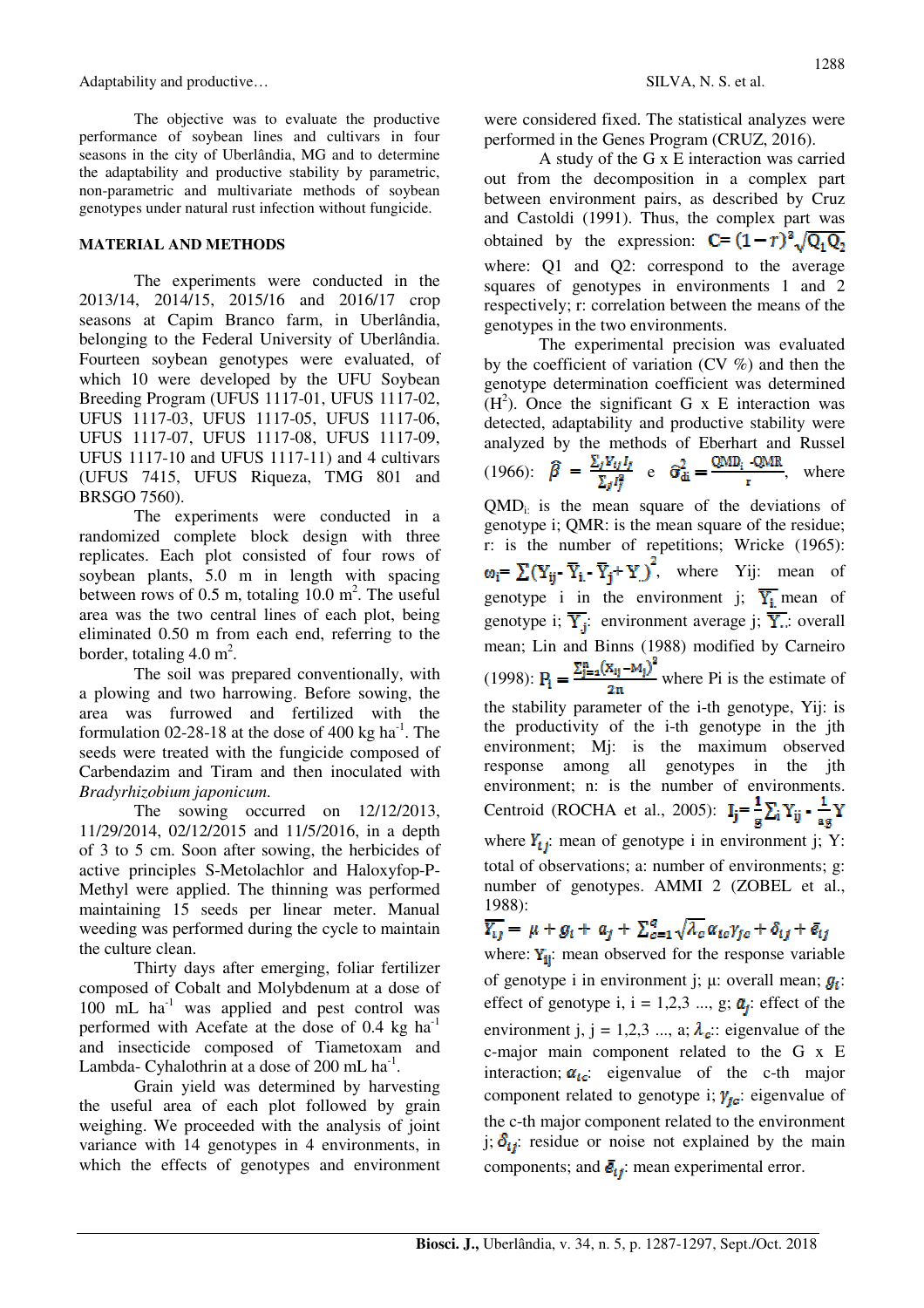Adaptability and productive… SILVA, N. S. et al.

#### **RESULTS AND DISCUSSION**

The analysis of variance was performed as it was found homogeneity of the variances from the ratio between the largest and the smallest mean square, 4.81 (Table 1), a value lower than seven which is the limit (RAMALHO et al., 2012 ). The coefficient of variation (CV %) was estimated at 21.26% (Table 1), which is acceptable since productivity is quantitative and highly influenced by the environment (LEITE et al., 2015).

Significance was verified by the F test (P  $\leq 0.01$ ), for the effects of genotypes, environments and G x E interaction (Table 1). The interaction G x E reflects on significant changes in the behavior of the genotypes when submitted to environmental differences and are frequently reported in different autogamous cultures (RAMALHO et al., 2012) as soybean, and it appears due to the different responses of the same set in different environments (COCKERHAM, 1963).

The heritability  $(H^2)$  is a genetic parameter of great importance for the breeding, however, in advanced generations, in which the genotypes present high homozygosity, it is called the genotypic determination coefficient (VASCONCELOS et al., 2012; YOKOMIZO; VELLO, 2000).

The parameter  $H^2$  provides information of the proportion of phenotypic variability that is attributed to genetic causes (RAMALHO et al., 2012), thereby measuring the reliability of phenotypic value as an indicator of genotypic value. The estimate of  $H<sup>2</sup>$  for the productivity trait was 85.97% (Table 1), being of high magnitude (CRUZ; CARNEIRO; REGAZZI, 2014) and indicating that the genetic variation was superior to environmental.

**Table 1.** Summary of the joint variance analysis for grain yield (kg ha<sup>-1</sup>) evaluated in 14 soybean genotypes grown in 4 seasons, in Uberlândia-MG.

| Degrees of Freedom | Medium Square |  |
|--------------------|---------------|--|
| 8                  | 646959.64     |  |
| 13                 | 1681942.95**  |  |
| 3                  | 10964484.27** |  |
| 39                 | 513957.88**   |  |
| 104                | 235944.99     |  |
|                    | 2284.13       |  |
|                    | 21.26         |  |
|                    | 85.97         |  |
|                    | 4.81          |  |
|                    |               |  |

The nature of the G x E interaction was estimated by the method of Cruz and Castoldi (1991), in which it was possible to identify complex type interaction in all pairs of environments. The interaction of the complex type denotes an inconsistency in the superiority of the genotype with the environmental variation, which hinders the process of improvement in the indication of the materials (BORÉM; MIRANDA, 2013), in addition, the interaction between the two species is associated with a lack of genetic correlation between the genotypes.

Through the environmental index of Finlay and Wilkinson (1963), it was possible to identify favorable environments (2013/14 and 2015/16) and unfavorable ones (2014/15 and 2016/17). Favorable environments are those where the influence of abiotic and biotic factors was not able to drastically reduce productivity when compared to unfavorable environments.

In the 2013/14 crop, the averages ranged from 1820 kg ha<sup>-1</sup> to UFUS 1117-02, to 3645.6 kg  $ha^{-1}$  to TMG 801 (Table 2). A group with 5 genotypes was formed, which had higher yields, 3 of them coming from the UFU Program: UFUS 7415, UFUS 1117-05 and UFUS 1117-07. These genotypes had productivity above the national average (season 2013/14), which was  $2854 \text{ kg} \text{ ha}^{-1}$ (CONAB, 2017).

In Table 2 it was possible to observe that in relation to the 2014/15 crop, the averages ranged from  $1126.42$  kg  $ha^{-1}$  for UFUS Riqueza, to 2088.943 kg ha<sup>-1</sup> for UFUS 1117-08. Among the most productive genotypes, the UFUS 7415 cultivar was also identified, coinciding with the previous harvest.

For the 2015/16 crop, the averages ranged from 1853.33 kg ha<sup>-1</sup> to UFUS 1117-02, to 3628.53 kg ha $^{-1}$  to TMG 801 (Table 2). Three genotypes of the program were highlighted: UFUS: 1117-05, 1117-07 and 1117-10, which obtained productivity above the national average, which was  $2870 \text{ kg} \text{ ha}^{-1}$ (CONAB, 2017). When comparing the first and third harvests, we can see that UFUS 1117-05,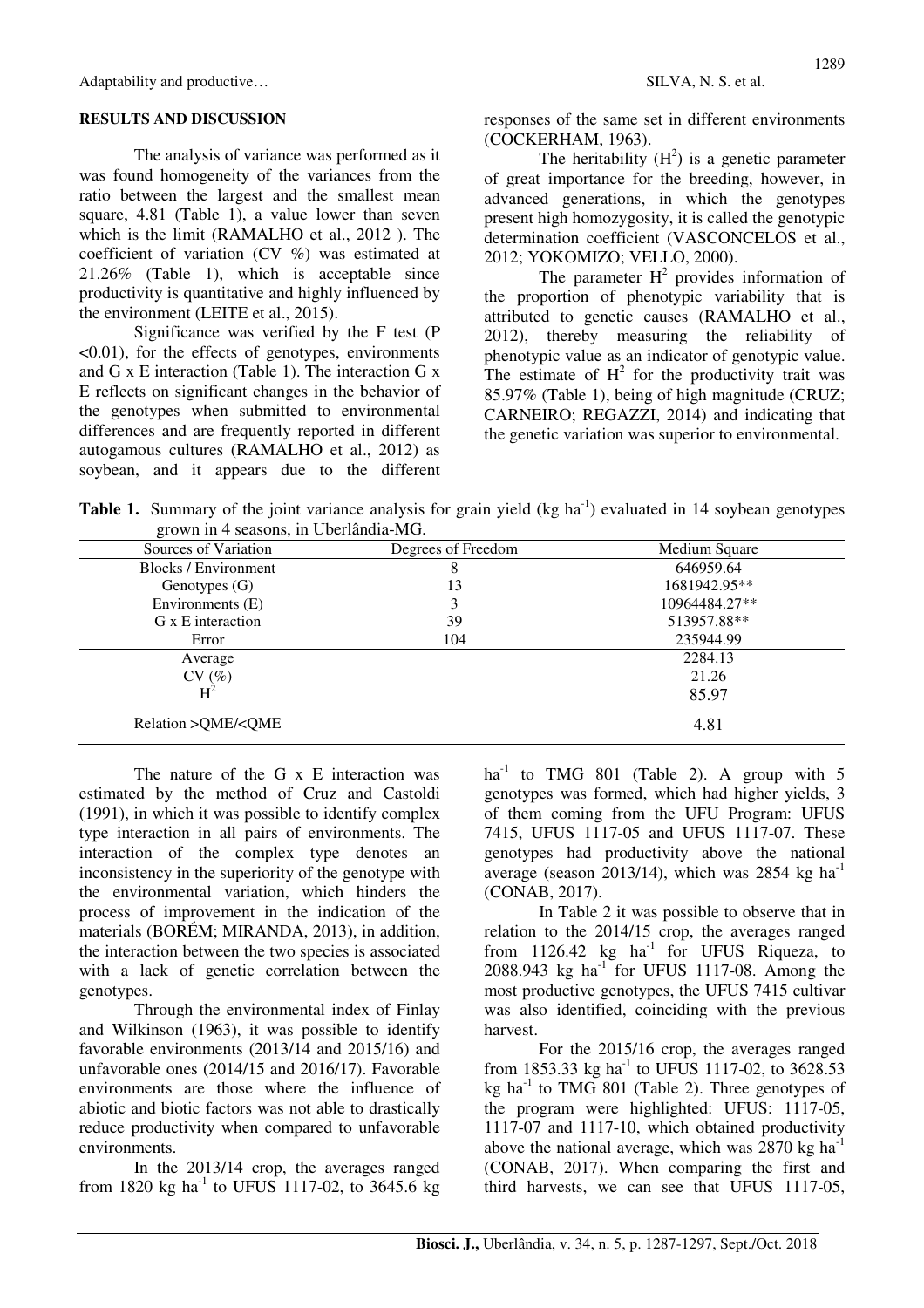## UFUS 1117-07, and UFUS 1117-10 genotypes have

remained one of the most productive.

| Table 2. Soybean productivity, in kg ha <sup>-1</sup> in the four seasons evaluated, in 14 soybean genotypes, in Uberlândia-MG. |            |            |            |            |         |
|---------------------------------------------------------------------------------------------------------------------------------|------------|------------|------------|------------|---------|
| Genotypes                                                                                                                       | 2013/14    | 2014/15    | 2015/16    | 2016/17    | Average |
| <b>UFUS 1117-01</b>                                                                                                             | 2733.07 Ab | 1908.01 Aa | 2694.13 Ab | 2283.12 Aa | 2404.58 |
| <b>TMG 801</b>                                                                                                                  | 3645.60 Aa | 1972.72 Aa | 3628.53 Aa | 2805.11 Ba | 3012.99 |
| <b>UFUS 1117-02</b>                                                                                                             | 1820.00 Ab | 1224.57 Ab | 1853.33 Ab | 1638.52 Ab | 1634.11 |
| <b>BRSGO 7560</b>                                                                                                               | 3238.40 Aa | 2020.31 Ba | 3238.40 Aa | 3468.56 Aa | 2991.42 |
| <b>UFUS RIQUEZA</b>                                                                                                             | 2692.27 Ab | 1126.42 Bb | 2487.20 Ab | 2200.95 Aa | 2126.71 |
| <b>UFUS 1117-03</b>                                                                                                             | 2561.87 Ab | 1806.23 Ba | 2561.87 Ab | 1392.39 Bb | 2080.59 |
| <b>UFUS 7415</b>                                                                                                                | 3480.00 Aa | 1748.28 Ba | 2076.80 Bb | 2385.66 Ba | 2422.69 |
| <b>UFUS 1117-05</b>                                                                                                             | 2972.53 Aa | 1436.11 Bb | 2942.67 Aa | 1378.72 Bb | 2182.51 |
| <b>UFUS 1117-06</b>                                                                                                             | 2425.07 Ab | 1278.82 Bb | 2144.27 Ab | 2656.74 Aa | 2126.22 |
| <b>UFUS 1117-07</b>                                                                                                             | 2932.27 Aa | 1328.43 Bb | 2932.27 Aa | 2368.32 Aa | 2390.32 |
| <b>UFUS 1117-08</b>                                                                                                             | 2558.40 Ab | 2088.94 Aa | 2558.40 Ab | 2523.92 Aa | 2432.42 |
| <b>UFUS 1117-09</b>                                                                                                             | 2052.27 Ab | 2016.06 Aa | 2228.80 Ab | 2599.65 Aa | 2224.19 |
| <b>UFUS 1117-10</b>                                                                                                             | 2662.93 Ab | 1077.04 Bb | 2881.07 Aa | 2283.12 Bb | 2021.06 |
| <b>UFUS 1117-11</b>                                                                                                             | 2677.33 Ab | 1616.60 Ba | 2377.33 Ab | 1040.67 Bb | 1927.98 |
| Average                                                                                                                         | 2746.57    | 1617.75    | 2614.65    | 2157.54    |         |

Means followed by the same upper and lower case vertical letters belong to the same statistical group, by the Scott-Knott test, at 5% probability.

In the  $2016/17$  crop, the averages were within the range of 1378.72  $\text{kg}$  ha<sup>-1</sup> for UFUS 1117-05, at 3468.56 kg ha<sup>-1</sup> for BRSGO 7560 (Table 2). Only BRSGO 7560 cultivar had grain yield higher than the national average of the respective crop, 3362 kg ha<sup>-1</sup> (CONAB, 2017).

It was possible to observe that the 2014/15 season was the environment with the highest number of genotypes with low productivity, except for UFUS 1117-01, TMG 801, UFUS 1117-02, UFUS 1117-08 and UFUS 1117-09 (Table 2). In addition, UFUS 1117-01, UFUS 1117-02, UFUS 1117-08 and UFUS 1117-09 had high yields in all seasons (Table 2).

Due to the complex classification of G x E interaction, the identification of superior genotypes is difficult, and for this reason, the analysis of adaptability and phenotypic stability are justified in order to attenuate the effects of the interaction on the recommendation of cultivars (CRUZ; CARNEIRO: REGAZZI, 2014).

The Eberhart and Russel  $(1966)$ methodology, which is one of the most used methods to study the adaptability and stability in soybean, is based on a linear regression obtained between the productivity variable and the environmental index. A suitable interpretation is obtained when the regression coefficient  $(R^2)$  is greater than 70% (EBERHART; RUSSEL 1966; CAVALCANTE et al., 2014).

According to Table 3, it was possible to infer adequately all genotypes, with the exception of BRSGO 7560, UFUS 1117-03, UFUS 7415, UFUS 1117-11, UFUS 1117-06 and UFUS 1117-09, as they presented  $R^2$  varying from 0.01% to 60.49%.

In the interpretation of the results two statistical hypotheses are elaborated: H<sub>0</sub>:  $\beta_i = 1$  e  $H_1: \beta_t \neq 1$ , which informs about the adaptability, where  $\beta_{tt} = 1$  refers to genotypes with wide adaptability,  $\beta_{ii} > 1$  and  $\beta_{ii} < 1$  adaptability to favorable and unfavorable environments, respectively. The second hypothesis refers to stability: H<sub>0</sub>:  $\hat{\sigma}_{di}^2 = 0$  (high stability) and H<sub>1</sub>:  $\hat{\sigma}_{di}^2 \neq 0$ (low stability). For Eberhart and Russel (1966) the ideal genotype is the one with high productivity,  $R^2$ equal to unity,  $\hat{\sigma}_{di}^2$  and  $\hat{\beta}_i$  non-significant. For this aspect, the ideal genotypes were TMG 801, UFUS 1117-01, UFUS 1117-07 and UFUS 1117-08 (Table 3), as they presented above-average productivity, 2284.13 kg  $ha^{-1}$  (Table 4), were able to respond satisfactorily to the improvement of the environment and presented high productive capacity in favorable and unfavorable environments (CARVALHO et al., 2013).

In spite of the cultivar, UFUS Riqueza and the line UFUS 1117-02 were characterized as broad adaptation and high stability, they did not present high yields (Table 3). This information corroborates that obtained by Marques et al. (2010), who also identified the cultivar UFUS Riqueza, by the same method, as being of wide adaptation and high stability. However, the genotypes UFUS 7415, UFUS 1117-5, UFUS 1117-06 and UFUS 1117-11 were identified as having broad adaptation but low stability, while UFUS 1117-09 genotypes were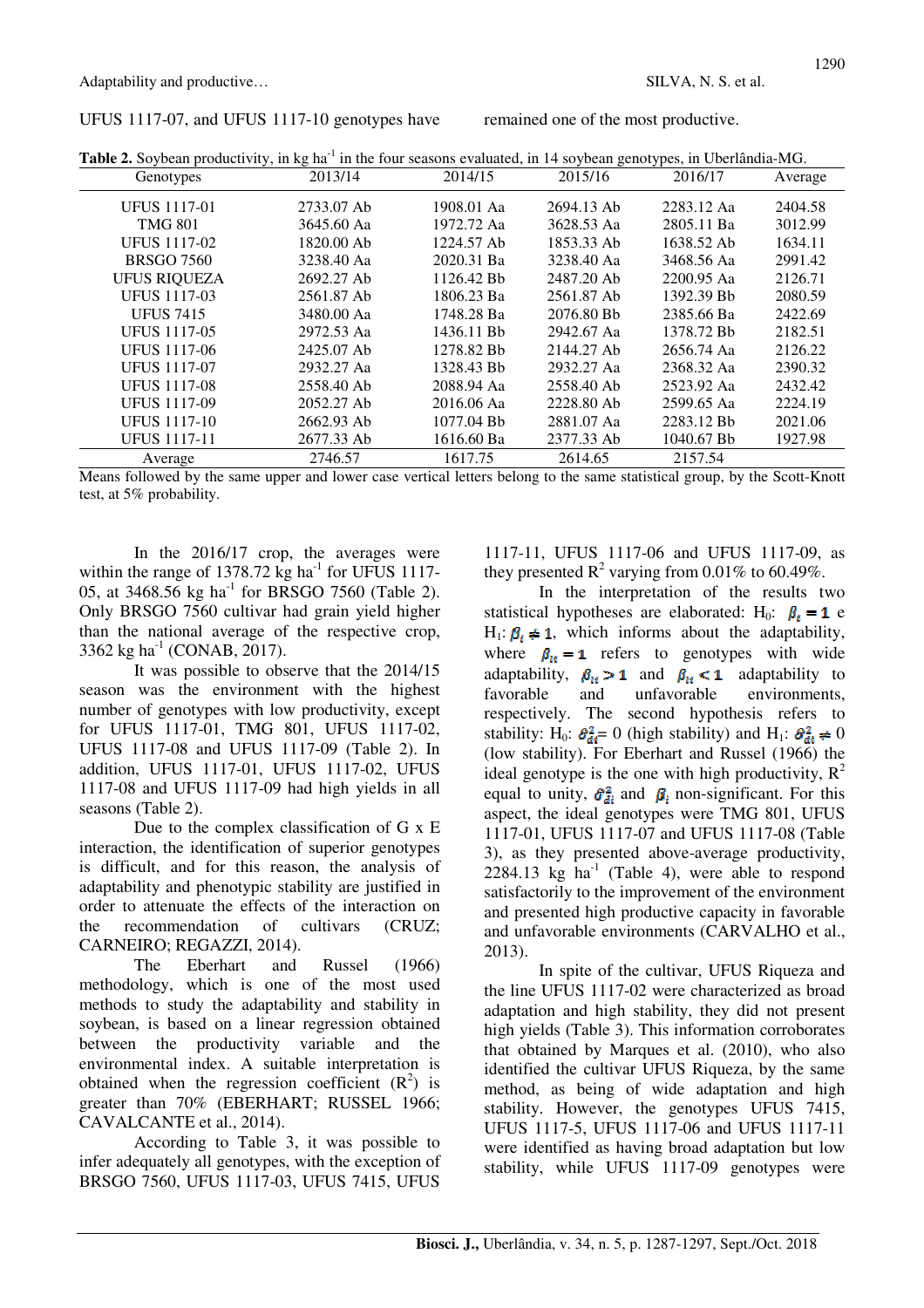adapted to unfavorable environments and high stability (Table 3).

| Genotypes           | Productivity<br>$kg$ ha <sup>-1</sup> | Trasser (1966) and $m$ here (1969), in TV so focan genery pes grown in Tseasons, in Coeraman MO.<br>Eberhart e Russel (1966) |                           |       | <b>Wricke</b> (1965) |
|---------------------|---------------------------------------|------------------------------------------------------------------------------------------------------------------------------|---------------------------|-------|----------------------|
|                     |                                       | $\beta$ 1                                                                                                                    | $\hat{\sigma}_{di}^2$     | $R^2$ | $\omega_i$ %         |
| <b>UFUS 1117-01</b> | 2404.58                               | $0.76^{ns}$                                                                                                                  | $-77282.52$ <sup>ns</sup> | 99.40 | 0.73                 |
| <b>TMG 801</b>      | 3012.99                               | $1.55^{ns}$                                                                                                                  | $-69682.66^{ns}$          | 99.06 | 3.84                 |
| <b>UFUS 1117-02</b> | 1634.11                               | $0.55^{ns}$                                                                                                                  | $-71937.75^{ns}$          | 94.64 | 2.57                 |
| <b>BRSGO 7560</b>   | 2991.42                               | $0.99^{ns}$                                                                                                                  | 176728.89*                | 60.49 | 7.64                 |
| <b>UFUS RIQUEZA</b> | 2126.71                               | 1.33 <sup>ns</sup>                                                                                                           | $-38376.12^{ns}$          | 94.47 | 2.44                 |
| <b>UFUS 1117-03</b> | 2080.59                               | 0.83 <sup>ns</sup>                                                                                                           | 156378.54 <sup>ns</sup>   | 53.56 | 7.36                 |
| <b>UFUS 7415</b>    | 2422.69                               | 1.06 <sup>ns</sup>                                                                                                           | 329768.54**               | 51.77 | 12.26                |
| <b>UFUS 1117-05</b> | 2182.51                               | $1.55^{ns}$                                                                                                                  | 180357.48*                | 78.46 | 11.32                |
| <b>UFUS 1117-06</b> | 2126.22                               | 0.82 <sup>ns</sup>                                                                                                           | 203054.93*                | 48.27 | 8.81                 |
| <b>UFUS 1117-07</b> | 2390.32                               | 1.46 <sup>ns</sup>                                                                                                           | $-50803.11^{\text{ns}}$   | 96.75 | 3.26                 |
| <b>UFUS 1117-08</b> | 2432.42                               | 0.41 <sup>ns</sup>                                                                                                           | $-63838.15^{ns}$          | 81.26 | 4.59                 |
| <b>UFUS 1117-09</b> | 2224.19                               | $0.02^{++}$                                                                                                                  | 28172.43 <sup>ns</sup>    | 0.10  | 14.53                |
| <b>UFUS 1117-10</b> | 2021.06                               | $1.64^{+}$                                                                                                                   | 51097.09 <sup>ns</sup>    | 88.98 | 8.62                 |
| <b>UFUS 1117-11</b> | 1927.98                               | $1.04^{ns}$                                                                                                                  | 321286.37**               | 51.46 | 11.99                |

Table 3. Soybean grain yield and parameters of adaptability and stability by the methods of Eberhart and Russel (1966) and Wricke (1965) in 14 sovbean genotypes grown in 4 seasons in Uberlândia-MG

 $\omega_i$ %: Wricke (1965) stability parameter;  $\beta$ 1: adaptability parameter,  $\hat{\sigma}_{di}^2$ : stability parameter and R<sup>2</sup> coefficient of determination of Eberhart and Russel (1966); ns: not significant, \* and \*\* significant at  $5\%$  and 1% respectively by the F test; + and ++ significant at  $5\%$ and 1% respectively by the T-test.

The UFUS 1117-10 line was identified as adaptable to favorable environmental being conditions and high stability (Table 3). In studies with 29 soybean genotypes in the state of Mato Grosso, three lines of adaptation to favorable environments were identified, however, only one had high stability (BARROS et al., 2010).

Still, in Table 3, the methodology of Wricke (1965), based on the analysis of variance, uses the parameter of ecovalence to infer about the stability characteristics. Therefore, the genotype more stable is that with  $\omega_i$  lowest value, indicating a lower contribution to the  $G \times E$  interaction, in this way they were: UFUS 1117-01. TMG 801. UFUS 1117-02, UFUS Riqueza and UFUS 1117-07, being UFUS 1117-01 the most stable genotype, since its parameter  $\omega_i$  was less than unity.

Of the genotypes analyzed, 57% had high  $\omega_i$  values, being the genotype UFUS 1117-09 the largest contribution, with a value of  $\omega_i = 14$ , 53% followed by UFUS 7415, with  $\omega_i$  = 12.26%. The Wricke methodology should be associated with Lin and Binns in order to increase safety in the recommendation of cultivars with high grain yield and that are stable (FRANCESHCI et al., 2010).

The Lin and Binns (1988) modified by Carneiro (1998) analysis provide information about the adaptability and stability of the genotype by the Pi parameter. The general recommendation is based on the original Pi of Lin and Binns, so, according to Table 4, the three genotypes that presented lower values of Pi, and therefore greater stability were: BRSGO 7560, TMG 801, UFUS 1117-07.

The modification by Carneiro (1998) better stratified the genotypes for favorable and unfavorable conditions. Oliveira et al. (2006) recommend the use of the method of Lin and Binns modified by Carneiro. The UFUS 1117-05 line was adapted to favorable conditions, while UFUS 1117-09 for unfavorable conditions (Table 4), which was also identified by the Eberhart and Russel methodology (Table 3) as being adaptable to unfavorable conditions. The genotypes UFUS 1117-09 and UFUS 1117-02 presented the highest favorable Pi.

Silva and Duarte (2006), working with soybean, stated that the method of Lin and Binns modified by Carneiro should be used in combination with that of Eberhart and Russel. However, other authors believe that the method of Lin and Bins modified by Carneiro discriminates cultivars better and than Wricke and Eberhart Russel (FRANCESHCI et al., 2010).

Silva et al. (2008), analyzing methodologies of adaptability and stability, based on regression analysis, analysis of variance and non-parametric analysis, concluded that the best methodologies were those based on Lin and Binns modified by Carneiro and Annicchiarico (1992) that encompass a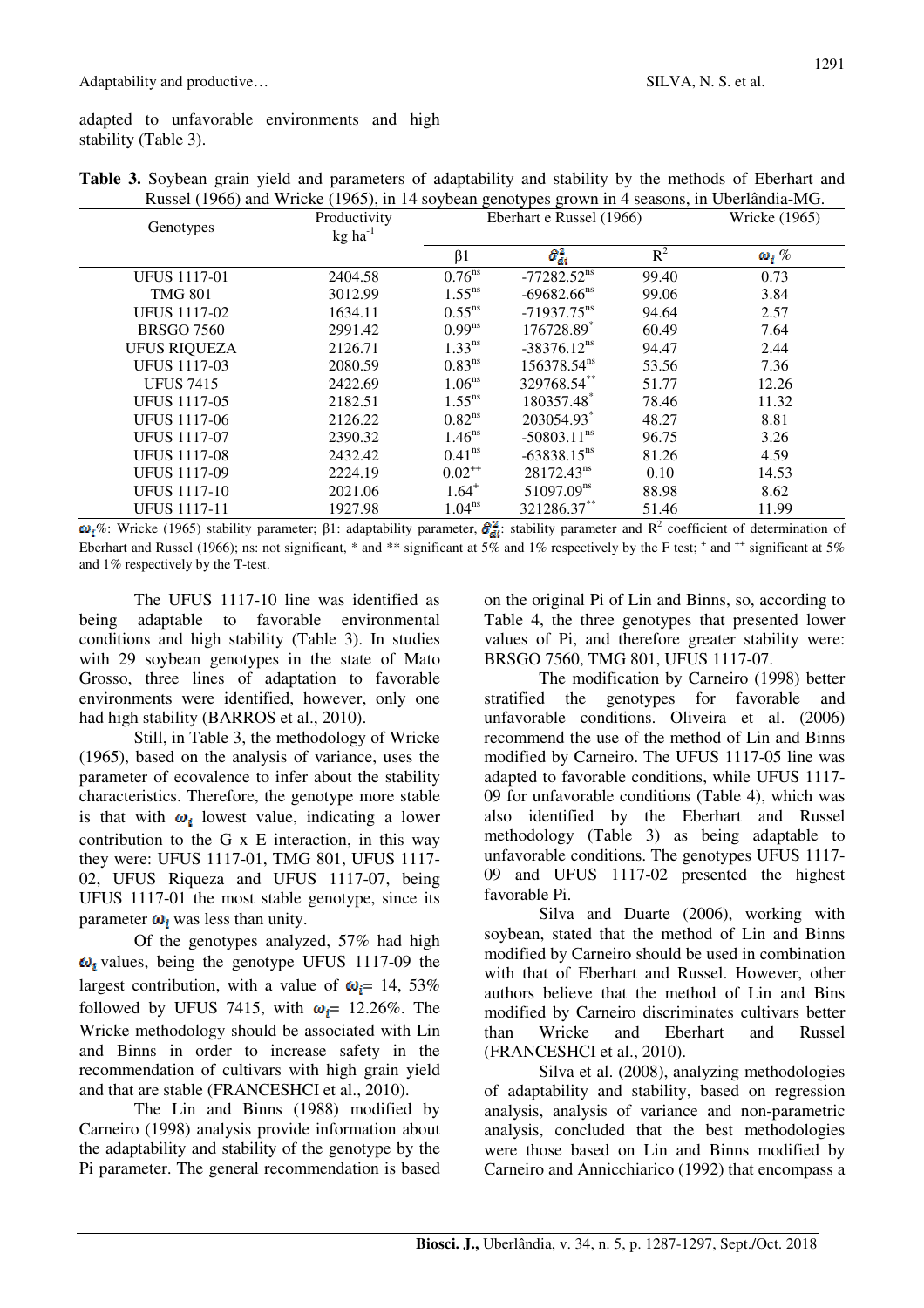single adaptation and stability, facilitating the interpretation of the results.

| Genotype            | Productivity<br>$kg$ ha <sup>-1</sup> | $\circ$<br>General Pi | Pi favorable | Unfavorable Pi |
|---------------------|---------------------------------------|-----------------------|--------------|----------------|
| <b>UFUS 1117-01</b> | 2404.58                               | 392976.34             | 426455.11    | 359497.57      |
| <b>TMG 801</b>      | 3012.99                               | 56709.22              | 0.00         | 113418.44      |
| <b>UFUS 1117-02</b> | 1634.11                               | 1322539.21            | 1621037.60   | 1024040.82     |
| <b>BRSGO 7560</b>   | 2991.42                               | 40340.80              | 79503.96     | 1177.63        |
| <b>UFUS RIQUEZA</b> | 2126.71                               | 593094.70             | 552871.55    | 633317.85      |
| <b>UFUS 1117-03</b> | 2080.59                               | 837833.05             | 578063.93    | 1097602.17     |
| <b>UFUS 7415</b>    | 2422.69                               | 465502.05             | 608824.92    | 322179.17      |
| <b>UFUS 1117-05</b> | 2182.51                               | 714631.26             | 230857.95    | 1198404.56     |
| <b>UFUS 1117-06</b> | 2126.22                               | 626011.23             | 923187.29    | 328835.18      |
| <b>UFUS 1117-07</b> | 2390.32                               | 347816.62             | 248407.93    | 447225.31      |
| <b>UFUS 1117-08</b> | 2432.42                               | 402440.95             | 581797.30    | 223084.61      |
| <b>UFUS 1117-09</b> | 2224.19                               | 657285.08             | 1124491.13   | 190079.02      |
| <b>UFUS 1117-10</b> | 2021.06                               | 821223.85             | 381085.05    | 1261362.64     |
| <b>UFUS</b> 1117-11 | 1927.98                               | 1077597.96            | 625760.44    | 1529435.47     |

**Table 4.** Soybean grain yield and parameters of adaptability and stability by Lin and Binns (1988) modified by Carneiro (1998) method in 14 soybean genotypes grown in 4 seasons, in Uberlândia-MG.

The evaluation of the G x E interaction. through the analysis of additive main effects and multiplicative interactions (AMMI), has been successfully applied to several crops (MELO et al., 2007; MARJANOVIĆ JÉROMELA et al. 2011). It has the advantage of discarding the portion of the interaction noise, which is neither attributed to the genotype not to the environment, which improves the predictive capacity of the model, bringing direct benefits to the selection of genotypes (ZOBEL et al., 1988).

By the AMMI method, the sum of squares of the interaction was decomposed into three main component axes, and it was observed that the first two main components in the AMMI analysis explained 84.96% of the G x E interaction, a value above the limit of 70%, which is suggested to have a good fit of the model and greater accuracy in the predictions (RAMALHO et al., 2012).

For the interpretation of stability by the AMMI 2 (Figure 1), the distance from the representative points of the genotypes and the environment to the zero score of the two main components should be observed (DUARTE; VENCOVSKY, 1999). Thus, the genotypes UFUS 1117-01, UFUS 7415 and UFUS 1117-05 presented greater stability, whereas BRSGO 7560, UFUS 1117-04, UFUS 1117-08 and UFUS 1117-05 smaller, that is, they contributed the most for the G x E interaction (Figure 1)

Gonçalves, Mauro and Cargnelutti Filho (2007), studying 29 soybean genotypes for adaptability and stability for grain yield at different sowing times, concluded that the most unstable genotypes were the most productive, however, one of the main objectives of breeding is to select productive genotypes associated with high stability. In this context, all genotypes identified as stable had above-average productivity.

Environments 1 and 3 were classified as favorable, while 2 and 4 unfavorable, thus, the most adapted genotypes for environments 1 and 3 were: TMG 801, UFUS 1117-05, UFUS 1117-07 and UFUS 1117-10; for the environment 2 were: UFUS 1117-01, UFUS 1117-02, UFUS 1117-08, UFUS 1117-09 and for environment 4: BRSGO 7560, UFUS Riqueza, UFUS 7415, UFUS 1117-06, but UFUS 1117-03 and UFUS 1117-11 genotypes were not adaptable to any of the environments tested (Figure 1).

The analysis of adaptability and stability by the Centroid method is distinguished by considering genotypes of maximum specific adaptation as those genotypes with maximum values for certain groups of environments (favorable or unfavorable) and minimum for another group, and not one that shows good performance in the groups of favorable or unfavorable environments (ROCHA et al., 2005).

Predicting the graphical dispersion analysis of the genotypes, the eigenvalues were obtained through the methodology of the main components, in which the first two main components explained 88.13% of the total variation.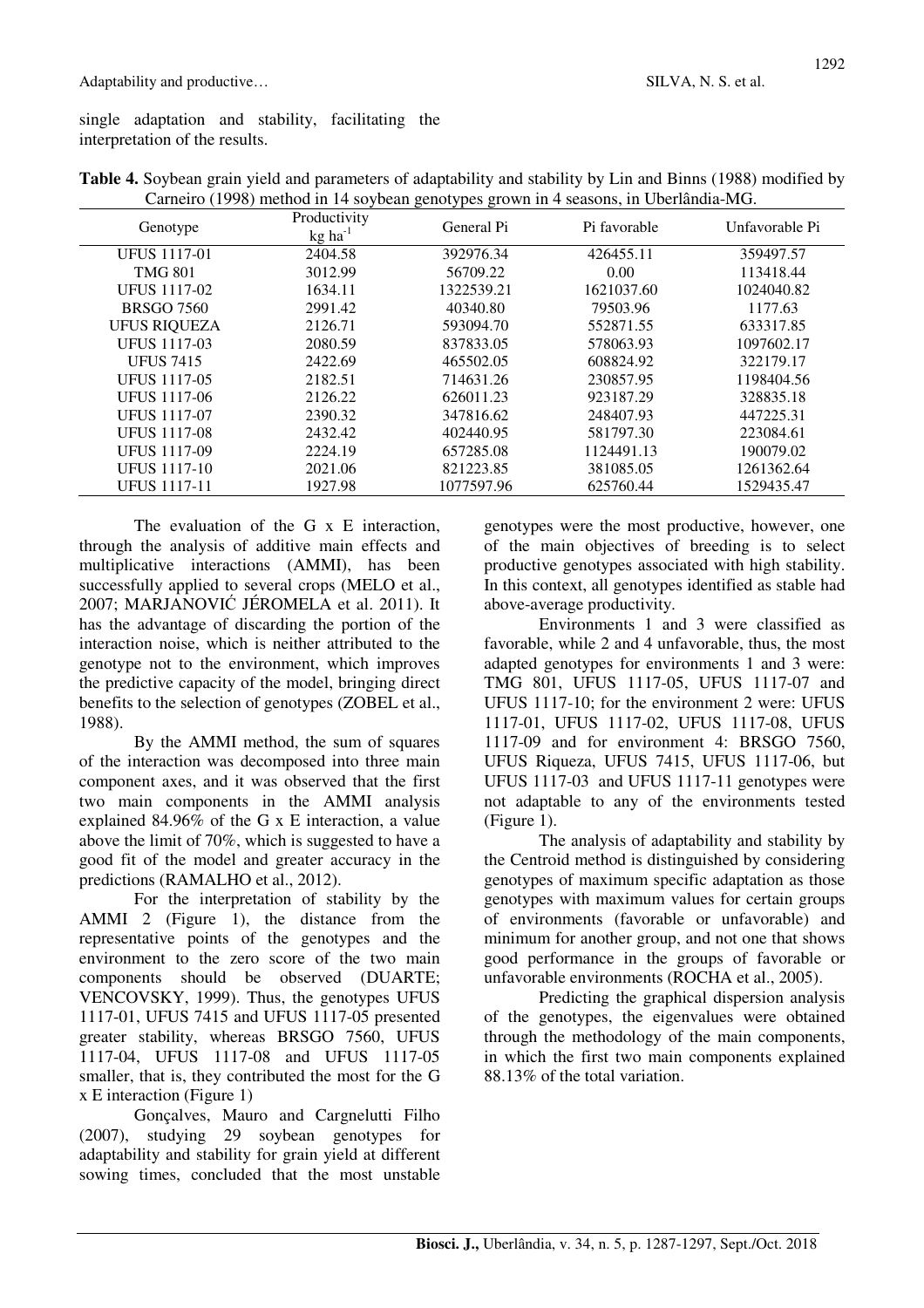

**Figure 1.** Plotting the scores of the first two main components, according to the AMMI 2 model for grain yield in kg ha<sup>-1</sup>, for 14 soybean genotypes grown in four environments, in Uberlândia - MG. CP1: 58.93% and CP2: 84.97%.

As two eigenvalues seemed to be sufficient, the evaluation of the position of the genotypes can be done through two-dimensional graphs (CARVALHO et al., 2002). In Figure 3 it was possible to observe the plot of the genotypes according to the Centroid, which allowed verifying the behavior of the genotypes in relation to the ideologies recommended by the method.

The arrow format that assumes the link between the points representing the ideotypes allows a quantitative interpretation of the adaptability of the genotypes. As the genotypes move away from the tail to the arrowhead, productivity increases gradually (HAMAWAKI, 2014).



**Figure 2.** Graphical dispersion of the first two main components of the 14 soybean genotypes, for grain yield, kg ha<sup>-1</sup>, in four environments. The four points numbered with Roman numerals represent the ideotypes, where: I, maximum general adaptability; II, maximum specific adaptability to favorable environments; III, maximum specific adaptability to unfavorable environments; IV, minimum adaptability. (1) UFUS 1117-01; (2) TMG 801; (3) UFUS 1117-02; (4) BRS GO 7560; (5) UFUS RIQUEZA; (6) UFUS 1117-03; (7) UFUS 7415; (8) UFUS 1117-05; (9) UFUS 1117-11; (10) UFUS 1117-06; (11) UFUS 1117-07; (12) UFUS 1117-08; (13) UFUS 1117-09; (14) UFUS 1117-10.

A similar interpretation can be made, those genotypes positioned above the axis of the arrow are more apt to favorable environments and those below are apt to unfavorable environments. The distribution of the genotypes is heterogeneous, due mainly to the study character, grain yield, and allows associating the genotypes with most of the ideotypes (HAMAWAKI, 2014).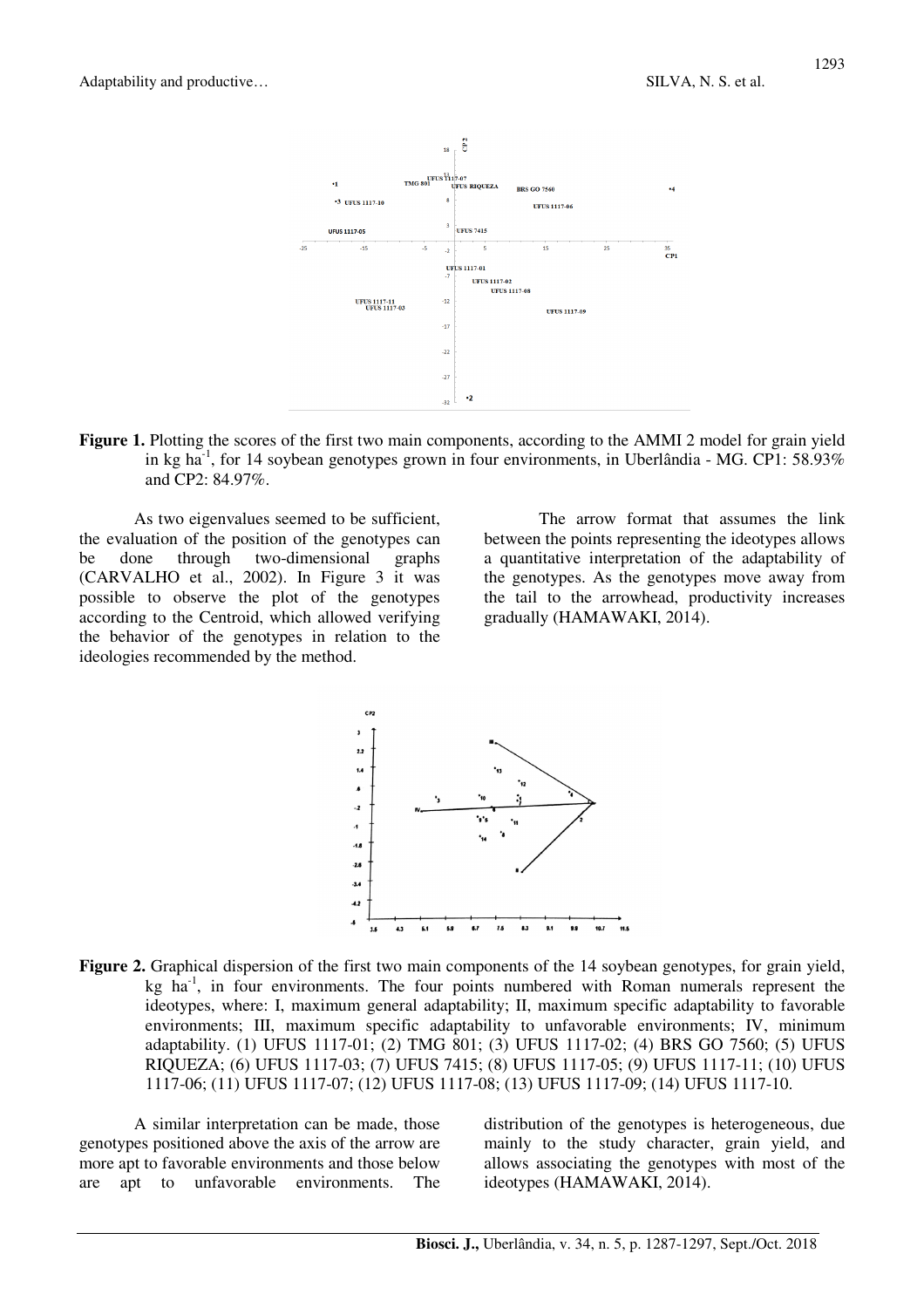Therefore, in interpreting Figure 2, the genotypes BRSGO 7560, TMG 801, UFUS 7415, UFUS 1117-01, UFUS 1117-08 and UFUS 1117-07 were the most productive, and 57% of the genotypes

were located above the central axis of the arrow, characterizing adaptation to favorable environments. In Table 5, there are the classifications of the genotypes in relation to the Centroid method.

**Table 5.** Stability and adaptability parameters by the Centroid method (ROCHA et al., 2005), in 14 soybean genotypes grown in 4 crops, in Uberlândia-MG.

| Genotypes                                              | Ranking |
|--------------------------------------------------------|---------|
| TMG 801, BRSGO 7560, UFUS 7415, UFUS 1117-07           |         |
| UFUS 1117-05, UFUS 1117-10                             | П       |
|                                                        |         |
| UFUS 1117-01, UFUS 1117-06, UFUS 1117-08, UFUS 1117-09 | Ш       |
|                                                        |         |
| UFUS 1117-02, UFUS RIQUEZA, UFUS 1117-03, UFUS 1117-11 | IV      |

I: general high adaptability, II: specific adaptability to favorable environments, III: specific adaptability to unfavorable environments, IV: poorly adapted.

The genotypes TMG 801, BRSGO 7560, UFUS 7415 and UFUS 1117-07 were classified as high general adaptability (Table 5), which means less contributed to G x E interaction, and express the concept of stability proposed by Cruz, Regazzi and Carneiro (2004), therefore, they are considered more stable (VASCONCELOS et al., 2011).

Two genotypes were classified as specific adaptability to favorable environments: UFUS 1117-05 and UFUS 1117-10; four genotypes of specific adaptability to unfavorable environments: UFUS 1117-01, UFUS 1117-06, UFUS 1117-08 and UFUS 1117-09 and, finally, four low adaptation genotypes: UFUS 1117-02, UFUS Riqueza, UFUS 1117-03 and UFUS 1117-11 (Table 5).

#### **CONCLUSIONS**

The UFUS 1117-01 lineage was identified by the methodologies of Eberhart and Russel, Wricke, AMMI 2 and Centroid as a genotype of high productive stability.

The UFUS 1117-07 strain showed high stability by the methods Eberhart and Russel, Wricke, Lin and Binns modified by Carneiro and wide adaptability by Eberhart and Russel and Centroid.

As for the UFUS 1117-09 lineage, it was identified as adaptive to unfavorable environments by the methods of Lin and Binns modified by Carneiro and Centroid.

The UFUS 1117-10 genotype presented favorable environmental adaptability by Centroid method and its characterization was complemented by Eberhart and Russel, which identified the genotype as having high stability.

The methods Eberhart and Russel and Centroid have reaffirmed among themselves the information contemplated in their analyzes, showing that they can be used to increase certainty regarding the classification of soybean genotypes.

**RESUMO:** O melhoramento genético da soja visa à obtenção de genótipos produtivos, então é necessário que os componentes genéticos, ambientais e a interação entre eles sejam compreendidos. A interação G x A é o comportamento diferencial dos genótipos frente às variações ambientais. O objetivo foi estudar a interação G x A e analisar a adaptabilidade e estabilidade produtiva de genótipos de soja sob infecção natural por ferrugem, sem fungicida. O experimento foi conduzido no Programa de Melhoramento Genético da UFU. Quatorze genótipos de soja foram avaliados, sendo 10 linhagens desenvolvidas pelo Programa de Melhoramento Genético de Soja da UFU (UFUS 1117-01, UFUS 1117-02, UFUS 1117-03, UFUS 1117-05, UFUS 1117-06, UFUS 1117-07, UFUS 1117-08, UFUS 1117-09, UFUS 1117- 10 e UFUS 1117-11) e 4 cultivares ( UFUS 7415, UFUS Riqueza, TMG 801 e BRSGO 7560), em quatro safras: 2013/14, 2014/15, 2015/16 e 2016/17, em delineamento de blocos casualizados. A interação G x A foi significativa e complexa e o H<sup>2</sup> foi de 85,97% indicando superioridade da variação genética em relação a ambiental. A média de produtividade de grãos foi 2284,13kg ha<sup>-1</sup>. O genótipo UFUS 1117-01 foi identificado pelas metodologias de Eberhart e Russel, Wricke, AMMI 2 e Centroide como sendo um genótipo de alta estabilidade produtiva. A linhagem UFUS 1117-07 apresentou alta estabilidade por Eberhart e Russel, Wricke, Lin e Bins modificado por Carneiro e ampla adaptabilidade por Eberhart e Russel e Centroide. O genótipo UFUS 1117-09 foi identificado como sendo adaptável a ambientes desfavoráveis por Lin e Bins modificado por Carneiros e Centroide, e UFUS 1117-10 apresentou adaptabilidade a ambiente favoráveis pelo método Centroide e alta estabilidade por Eberhart e Russel.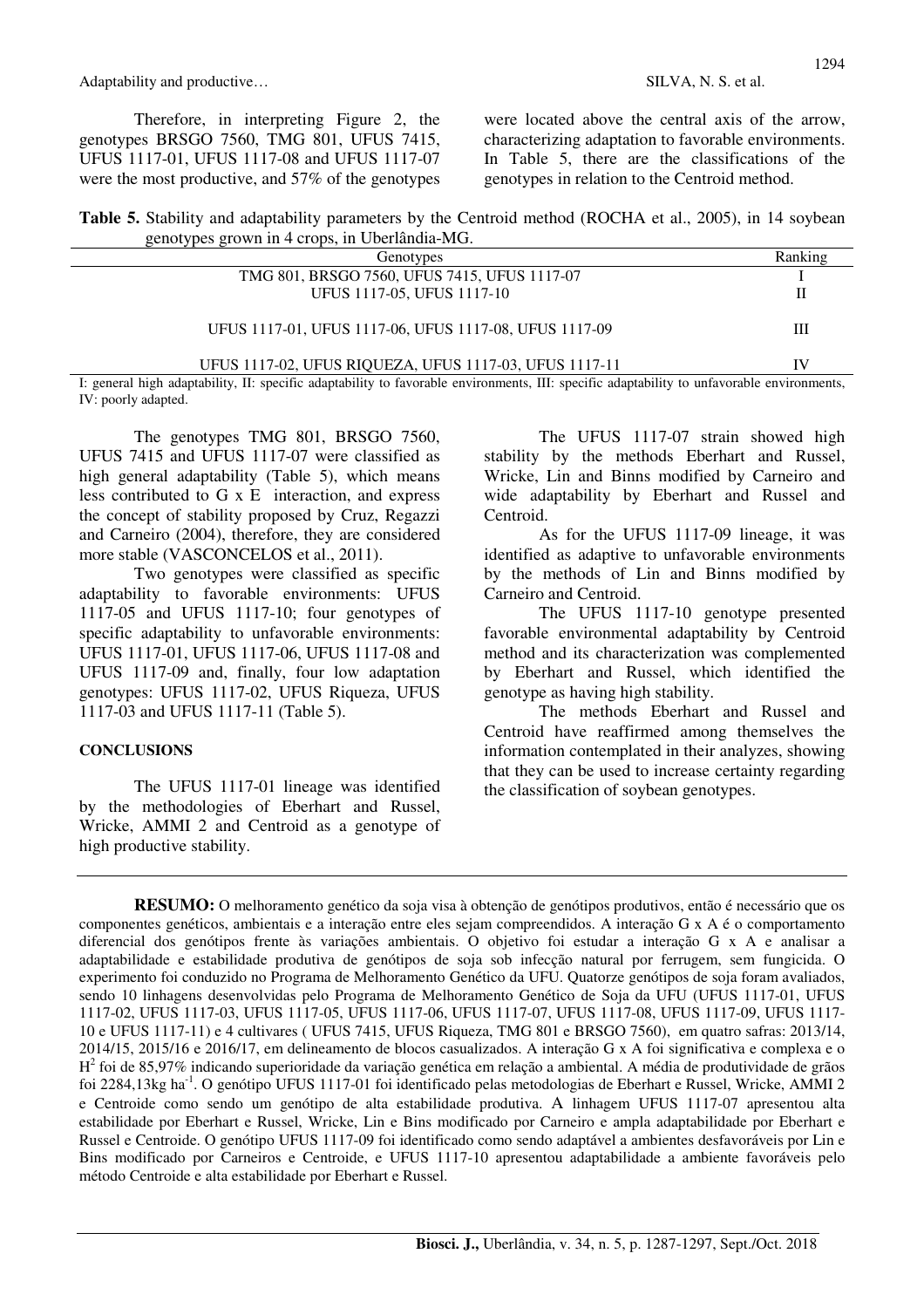**PALAVRAS-CHAVE:** *Glycine max*. Interação G x A. Recomendação de cultivares. Análises biométricas.

### **REFERENCES**

ANNICCHIARICO, P. Cultivar adaptation and recomendation from alfafa trials in Northern Italy. **Journal of Genetics and Breeding**, Itália, v. 46, n. 1, p. 269-278, 1992.

BARROS, H. B. SEDIYAMA, T.; TEIXEIRA, R. C.; FIDELIS, R. R.; CRUZ, C. D.; REIS, M.S. Adaptabilidade e estabilidade de genótipos de soja avaliados no estado do Mato Grosso. **Revista Ceres**, Viçosa, v. 57, n. 3, p. 359-366, 2010.

BATISTA, R. O.; HAMAWAKI, R. L.; SOUSA, L. B.; NOGUEIRA, A. P. O.; HAMAWAKI, O. T. Adaptability and stability of soybean genotypes in off-season cultivation. **Genetics and Molecular Research**, Ribeirão Preto, v. 14, n. 3, p. 9634-9645, 2015. https://doi.org/10.4238/2015.August.14.26

BORÉM, A.; MIRANDA, G. V. Interação genótipo x ambiente. In: BORÉM, A.; MIRANDA, G. V. **Melhoramento de Plantas**. 6. ed. Viçosa: Editora UFV, 2013, p. 131-144.

CARNEIRO, P. C. S. **Novas metodologias de análise da estabilidade e adaptabilidade de comportamento**. 1998. 168f. Tese (Doutorado) - Universidade Federal de Viçosa, Viçosa, 1998.

CARVALHO, E. V.; PELUZIO, J. M.; SANTOS, W. F.; AFFERRI, F. S.; DOTTO, M. A; Adaptabilidade e estabilidade de genótipos de soja em Tocantins. **Revista Agroambiente Online**, Roraima, v. 7, n. 2, p. 162-169, 2013. https://doi.org/10.18227/1982-8470ragro.v7i2.1235

CARVALHO, H. W. L. SILVA, M. L.; CARDOSO, M. J.; SANTOS, M. X, TABOSA, J. N., CARVALHO, C. L.; LIRA. M. A. Adaptabilidade e estabilidade de cultivares de milho no Nordeste brasileiro no triênio de 1998 a 2000. **Pesquisa Agropecuária Brasileira**, Brasília, v. 37, p. 1581-1588, 2002. https://doi.org/10.1590/S0100-204X2002001100009

CAVALCANTE, A. K. HAMAWAKI, O. T.; HAMAWAKI, R. L.; SOUSA, L. B.; NOGUEIRA, A. P. O.; HAMAWAKI, C. D. L. Adaptabilidade e Estabilidade Fenotipica de Genótipos de Soja em Porto Alegre do Norte, Mt. **Bioscience Journal**, Uberlândia, v. 30, n. 4, p. 942-949, 2014.

COCKERHAM, C. C. Estimation of genetic variances. In: HANSON, W. D.; ROBINSON, H. F. (Ed.). **Statistical genetics and plant breeding**. National Academy of Sciences, Washington, 1963, p. 53-93.

CONAB. **Acompanhamento da safra brasileira:** grãos - safra 2016/17 – décimo segundo levantamento. Companhia Nacional de Abastecimento, v. 4, n. 4, p. 1-158, 2017. ISSN: 23186852.

CRUZ, C. D. Genes Software extended and integrated with the R, Matlab and Selegen. **Acta Scientiarum**. Agronomy, Maringá, v. 38, n. 4, p. 547-552, 2016.

CRUZ, C. D.; CARNEIRO, P. C. S.; REGAZZI, A. J. **Modelos biométricos aplicados ao melhoramento genético**. Viçosa: Imprensa Universitária, v. 2, 2014, 668p.

CRUZ, C. D.; CASTOLDI, F. L. Decomposição da interação genótipo x ambiente em parte simples e complexa. **Revista Ceres**, Viçosa, v. 38, n. 219, p. 422-430, 1991.

CRUZ, C. D.; REGAZZI, A. J.; CARNEIRO, P. C. S. **Modelos biométricos aplicados ao melhoramento genético**. 3.ed. Viçosa: UFV, v. 1. 2004, 480p.

DUARTE, J. B.; VENCOVSKY, R. **Interação genótipo x ambientes**: uma introdução à análise AMMI. Ribeirão Preto: Sociedade Brasileira de Genética, 1999. 60p. (Série monográfica, 9).

EBERHART, S. A.; RUSSEL, W. A. Stability parameters for comparing varieties. **Crop Science**, Madison, v. 1, n. 05, p. 36-40, 1966. https://doi.org/10.2135/cropsci1966.0011183X000600010011x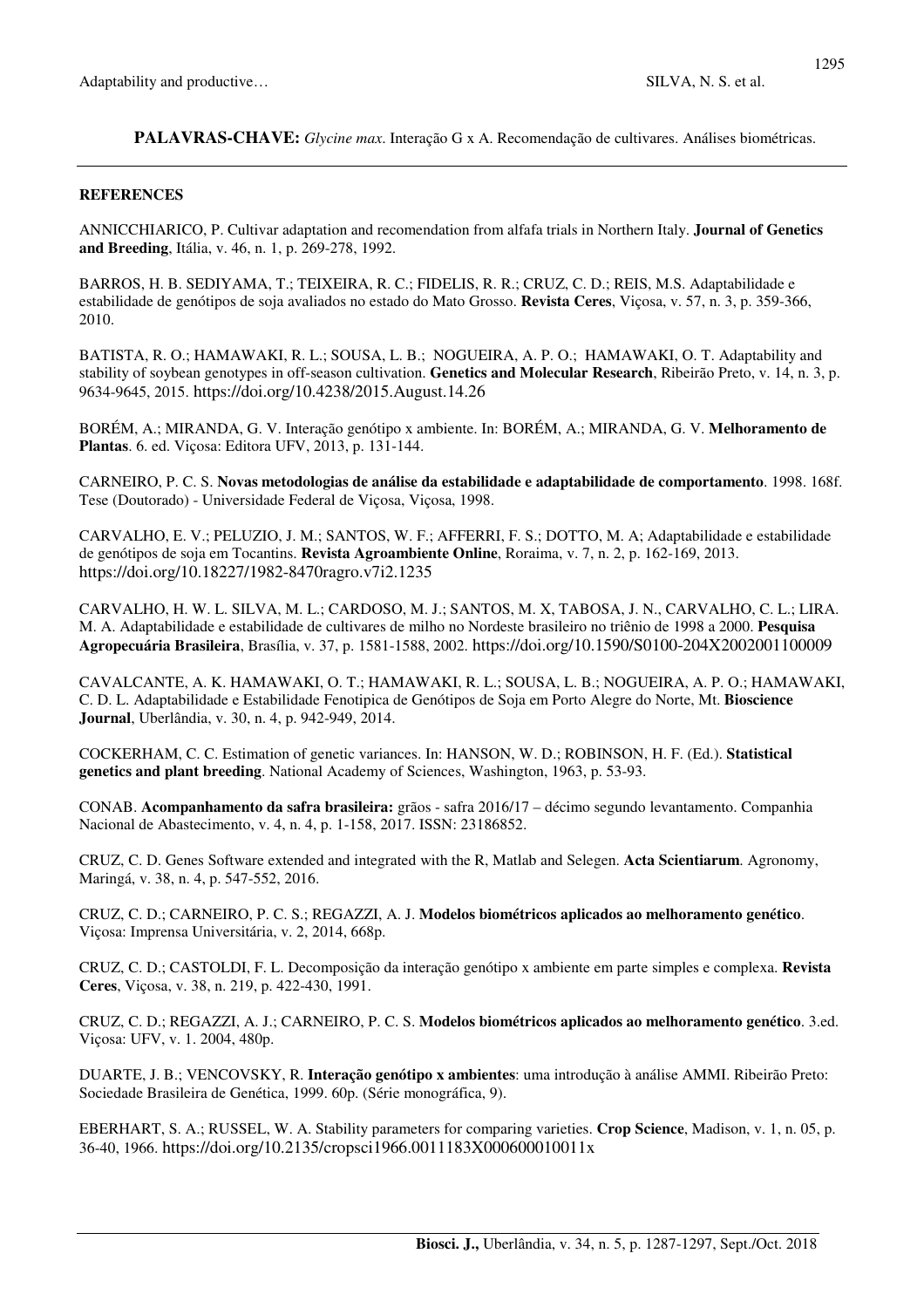FINLAY, K, W; WILKINSON, G. N. The analysis of adaptation in a plantbreeding programe. **Australian Journal of Agricultural Research**, Australia, v. 14, n. 5, p. 742-754, 1963. https://doi.org/10.1071/AR9630742

FRANCESCHI, L. BENIN, G.; MARCHIORO, V. S.; MARTIN, T. N., SILVA, R. R.; SILVA, C. L. Métodos para análise de adaptabilidade e estabilidade em cultivares de trigo no estado do Paraná. **Bragantia**, Campinas, v. 69, n. 4, 2010.

GARBUGLIO, D. D.; FERREIRA, D. F. FGGE method: description and application in data from maize cultivars. **Euphytica**, Netherlands, v. 204, p. 723-737, 2015. https://doi.org/10.1007/s10681-015-1375-6

GONÇALVES, E. C. P.; MAURO, A. O.; CARGNELUTTI-FILHO, A. Adaptabilidade e estabilidade de genótipos de soja conduzidos em duas épocas de semeadura, na região de Jaboticabal- SP. **Revista Científica**. Jaboticabal, v. 35, n. 1, p. 61-70, 2007.

HAMAWAKI, R. L. **Adaptabilidade e estabilidade fenotípica de genótipos de soja pelos métodos de Toler e Centróide.** 2014. 55p. Tese (Doutorado)- Universidade Federal de Uberlândia – UFU, Uberlândia, 2014.

HENDERSON, C. R. 1984. **Aplications of linear models in animal breeding**. University of Guelph, Guelph. 462 p.

LEITE, W. S.; PAVAN, B. E.; FILHO, C. H. A. M.; FEITOSA, F. S.; OLIVEIRA, C. B. Estimativas de parâmetros genéticos e correlações entre caracteres agronômicos em genótipos de soja. **Revista Nativa**, Mato Grosso, v. 3, n. 4, p. 241-245, 2015. https://doi.org/10.14583/2318-7670.v03n04a03

LIN, C. S.; BINNS, M. R. A superiority measure of cultivar performance for cultivar x location data. **Canadian Journal of Plant Science**, Canadá, v. 68, p. 193-198, 1988. https://doi.org/10.4141/cjps88-018

MARJANOVIC- JEROMELA, A. NAGL, N.; GVOZDANOVIC- VARGA, J.; HRISTOV, N.; KONDIC-SPIKA, A.; VASIC, M.; MARINKOVIC, R. Genotype by environment interaction for seed yield per plant in rapeseed using AMMI model. **Pesquisa Agropecuária Brasileira**, Brasília, v. 46, n. 2, p. 174-181, 2011. https://doi.org/10.1590/S0100- 204X2011000200009

MARQUES, M. C. **Adaptabilidade, estabilidade e diversidade genética de cultivares de soja em três épocas de semeadura, em Uberlândia-MG**. 2010. 95p. Dissertação (Mestrado)- Universidade Federal de Viçosa- UFV, Viçosa, 2010.

MELO, L. C.; MELO, P. G. S.; FARIA, L. C.; DIAZ, J. L. C.; PELOSO, M. J.; RAVA, C. A.; COSTA, J. G. C. Interação com ambientes e estabilidade de genótipos de feijoeiro-comum na Região Centro-Sul do Brasil. **Pesquisa Agropecuária Brasileira**, Brasília, v. 42, p. 715-723, 2007. https://doi.org/10.1590/S0100-204X2007000500015

OLIVEIRA, A. B. ; DUARTE, J. B.; PINHEIRO, J. B. Emprego da análise AMMI na avaliação da estabilidade produtiva em soja. **Pesquisa Agropecuária Brasileira**, Brasília, v. 38, p. 357-364, 2003. https://doi.org/10.1590/S0100- 204X2003000300004

OLIVEIRA, E. J. GODOY, E. J.; MORAES, A. R. A.; MARTINS, A. L. M.; PEREIRA, J. C. V. N. A.; BORTOLETTO, N.; KASAI, F. S. Adaptabilidade e estabilidade de amendoim de porte rasteiro. **Pesquisa Agropecuária Brasileira**, Brasília, v. 41, p. 1253-1260, 2006. https://doi.org/10.1590/S0100-204X2006000800007

RAMALHO, M. A. P. ABREU, A. F.B.; SANTOS, J. B.; NUNES, J. A. R. **Aplicações da Genética Quantitativa no Melhoramento de Plantas Autógamas.** Lavras: Editora UFLA, 2012, 522p.

RESENDE, M. D. V.; DUARTE, J. B. Precisão e controle de qualidade em experimentos de avaliação de cultivares. **Pesquisa Agropecuária Tropical**, Goiânia, v. 37, p. 182-194, 2007.

ROCHA, R. B. MURO-ABAD, J. I.;ARAUJO, E. F.;CRUZ, C. D. Avaliação do método centroide para estudo de adaptabilidade ao ambiente de clones de *Eucalyptus grandis*. **Ciência Florestal**, Santa Maria, v. 15, n. 3, p. 255-266, 2005. https://doi.org/10.5902/198050981863